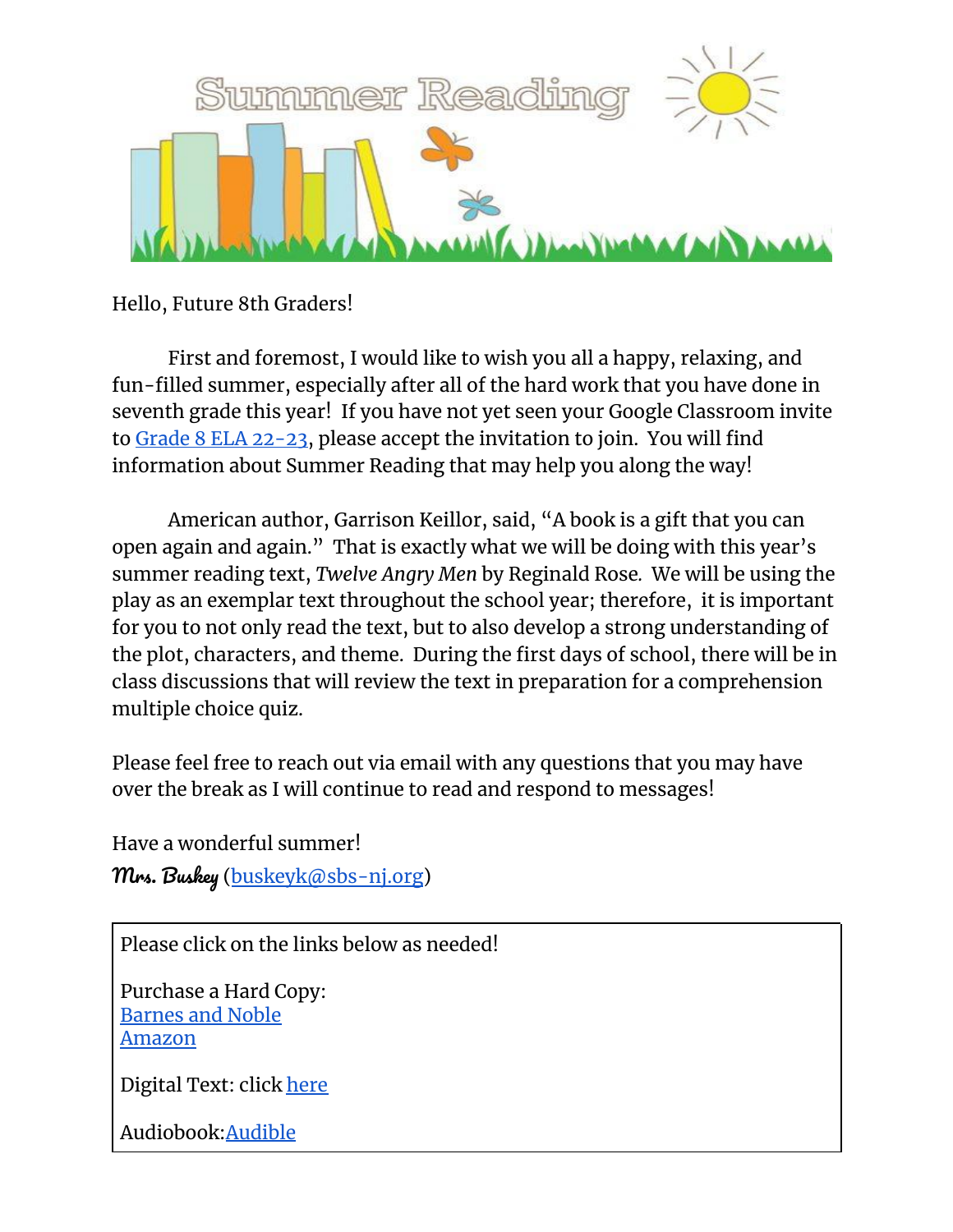## *Twelve Angry Men* by Reginald Rose **Sample Comprehension Questions**

**Act I**

- 1. What is the charge being tried in the play?
- 2. The judge informs the jury of a condition of their verdict. What is it?
- 3. Describe the appearance of the jury room.
- 4. What is the general mood of the jurors as they enter the jury room?
- 5. Why would you think the jurors are locked in the jury room?
- 6. How is the first vote conducted? What problems could you foresee with this kind of vote?
- 7. What are the reactions of the jurors to Juror Eight after the first vote?
- 8. Juror Ten makes a broad generalization about a type of people. What does he say?
- 9. Something is revealed about each of the jurors as each has a turn to tell his own story. Briefly summarize the beliefs of:

Juror Two Juror Four Juror Five Juror Six Juror Three

- 10.What does Juror Eight propose at the end of Act I? In what manner will the second vote be taken? What position does Eight have in the second vote?
- 11. What do you think gave Eight the idea for his proposition? Do you think he knows how the last vote will turn out?
- 12. Juror Two thinks the defendant is guilty because "nobody proved otherwise." In what way is his thinking in conflict with the legal system?
- 13. How would criminal trials be different if defendants were considered guilty until proven innocent?

## **Act II**

- 1. Do you agree with Juror Seven when he says that they all have a right to know who voted "not guilty?" Why or why not?
- 2. Why does Juror Seven feel that Juror Five is the one who changed his vote?
- 3. What is Juror Nine's explanation for changing his vote?
- 4. Why does Juror Eight snatch away the paper on which Three is playing tic-tac-toe?
- 5. What point about the old man's testimony did Juror Eight first question?